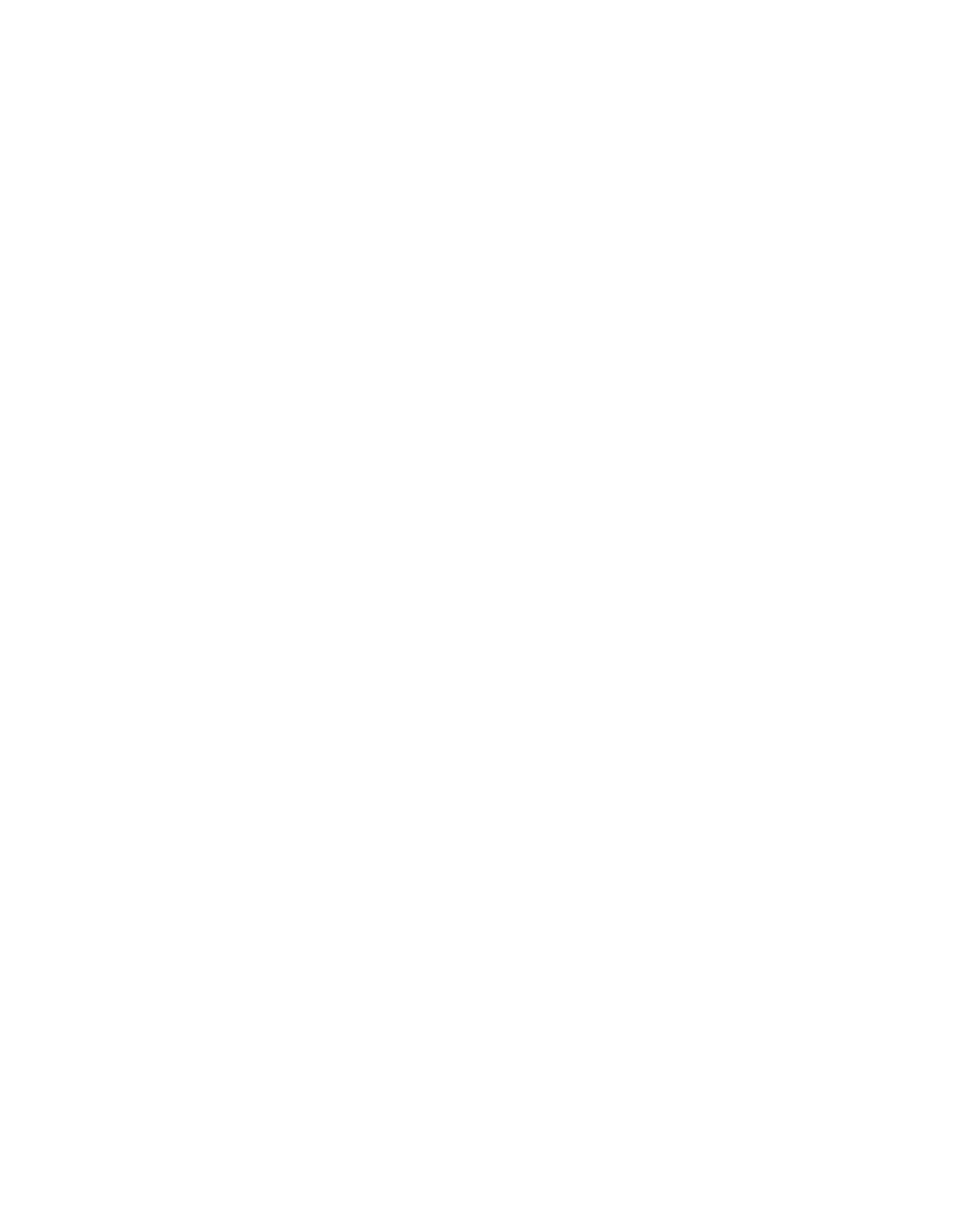### **In the case of Premović v. Serbia,**

The European Court of Human Rights (Second Section), sitting as a Committee composed of:

Paulo Pinto de Albuquerque, *President,* 

Dragoljub Popović,

Helen Keller, *judges,*

and Stanley Naismith, *Section Registrar,*

Having deliberated in private on 10 December 2013,

Delivers the following judgment, which was adopted on that date:

## PROCEDURE

1. The case originated in an application (no. 61920/09) against the Republic of Serbia lodged with the Court under Article 34 of the Convention for the Protection of Human Rights and Fundamental Freedoms ("the Convention") by a Serbian national, Mr Dragan Premović ("the applicant"), on 23 October 2009.

2. The applicant was initially represented by Ms M. Popović and after her death by Mr S. Milanović, a lawyer practising in Novi Pazar. The Serbian Government ("the Government") were represented by their Agent, Mr S. Carić.

3. On 2 November 2011 the application was communicated to the Government.

## THE FACTS

### I. THE CIRCUMSTANCES OF THE CASE

4. The applicant was born in 1951 and lives in Novi Pazar.

5. The applicant was employed by "*Raška Holding Kompanija A.D. u restrukturiranju*", a socially/State-owned company based in Novi Pazar (hereinafter – "the debtor").

6. On 22 December 2004, 5 January 2007, 10 April 2007, and 24 October 2007 the Novi Pazar Municipal Court adopted four judgments in the applicant's favour according to which the debtor was ordered to pay certain sums.

7. On 11 February 2005, 5 March 2007, 21 November 2007 and 31 December 2007 respectively, the applicant lodged applications for the enforcement of the above judgments with the Novi Pazar Municipal Court.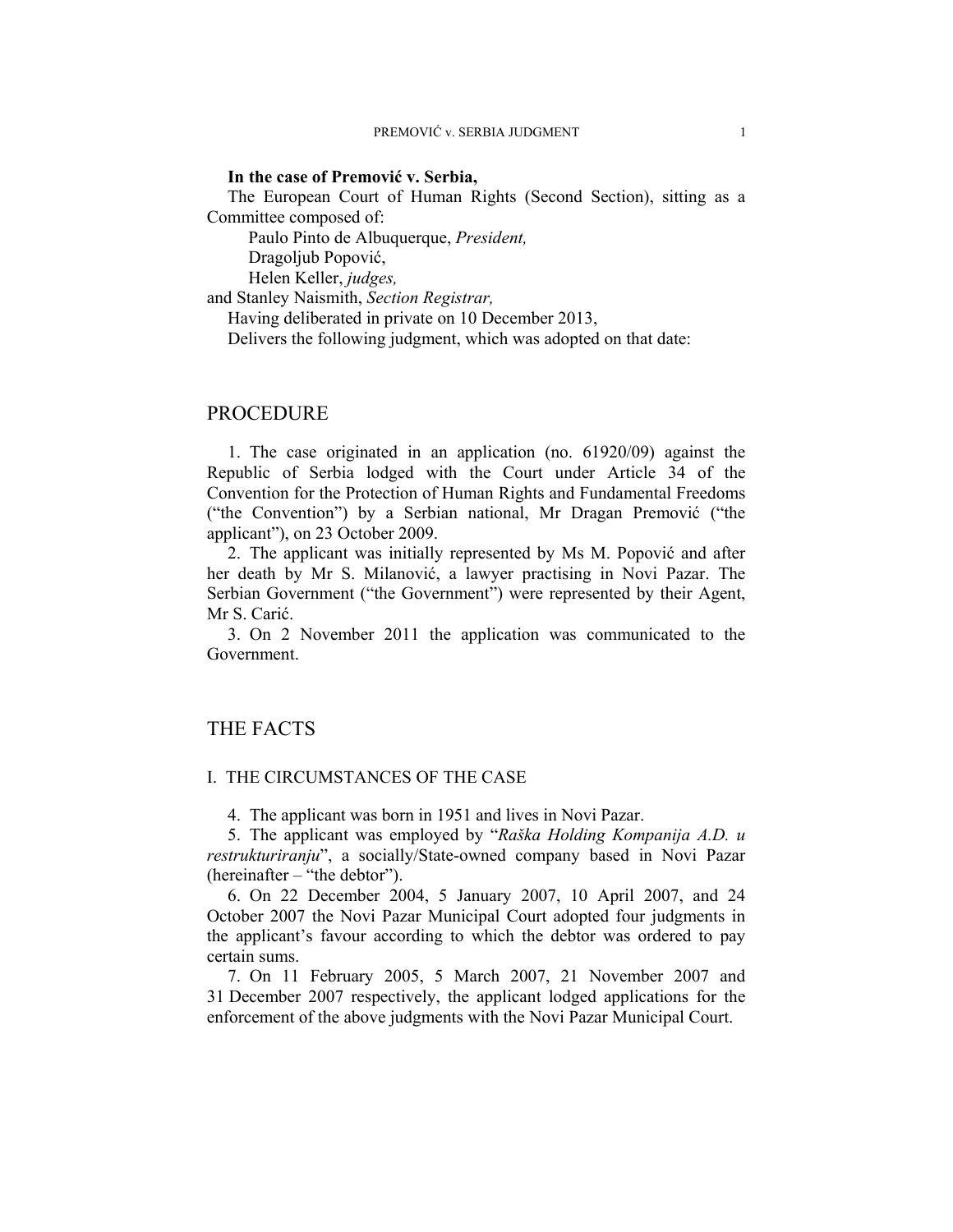8. On 22 February 2005, 11 September 2007, 22 November 2007 and 3 January 2008 respectively, the court allowed the applications and issued enforcement's orders.

### II. RELEVANT DOMESTIC LAW

9. The relevant domestic law was set out in the Court's judgments of *EVT Company v. Serbia* (no. 3102/05, §§ 26 and 27, 21 June 2007); *Marčić and Others v. Serbia* (no. 17556/05, § 29, 30 October 2007); R. *Kačapor and Others v. Serbia* (nos. 2269/06, 3041/06, 3042/06, 3043/06, 3045/06 and 3046/06, 15 January 2008, §§ 57-82); *Vlahović v. Serbia* (no. 42619/04, §§37-47, 16 December 2008); *Crnišanin and Others v. Serbia* (nos. 35835/05, 43548/05, 43569/05 and 36986/06, 13 January 2009, §§ 100- 104); *Adamović v. Serbia,* (no. 41703/06, §§ 17-22, 2 October 2012); and *Marinković v. Serbia* ((dec.) no. 5353/11, 29 January 2013, §§ 26-29 and §§ 31-44).

## THE LAW

## I. ALLEGED VIOLATION OF ARTICLE 6 OF THE CONVENTION AND ARTICLE 1 OF PROTOCOL NO. 1 TO THE CONVENTION

10. The applicant complained about the respondent State's failure to enforce four final judgments rendered in his favour against the debtor. He relied on Article 6 of the Convention and Article 1 of Protocol No. 1 which, in so far as relevant, read as follows:

### **Article 6 § 1**

"In the determination of his civil rights and obligations ..., everyone is entitled to a fair and public hearing within a reasonable time by an independent and impartial tribunal established by law."

#### **Article 1 of Protocol No. 1**

"Every natural or legal person is entitled to the peaceful enjoyment of his possessions. No one shall be deprived of his possessions except in the public interest and subject to the conditions provided for by law and by the general principles of international law.

The preceding provisions shall not, however, in any way impair the right of a State to enforce such laws as it deems necessary to control the use of property in accordance with the general interest or to secure the payment of taxes or other contributions or penalties."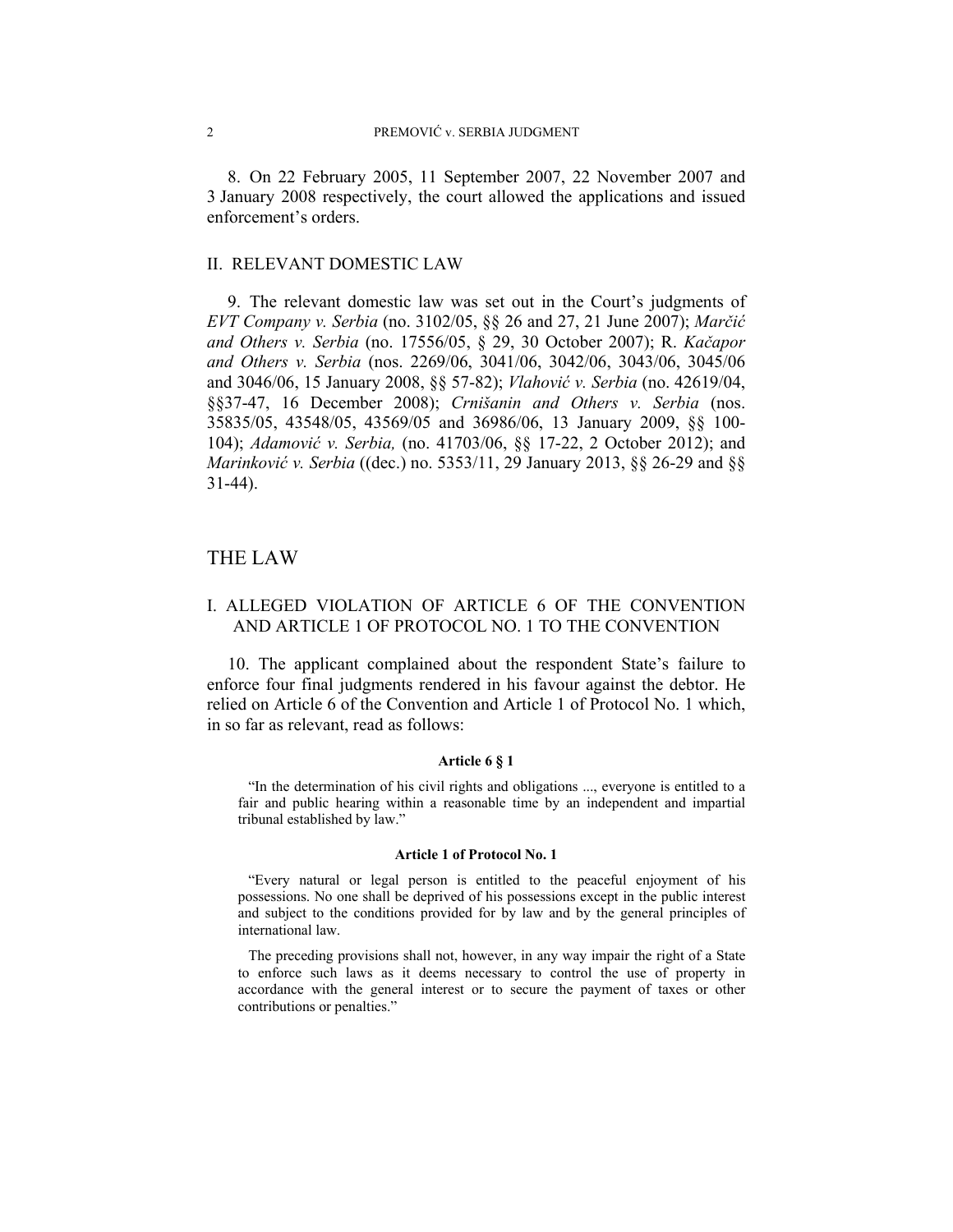## **A. The complaint concerning non-enforcement of the final court judgment of 24 October 2007**

11. On 26 November 2011 the applicant informed the court that he would like to withdraw his complaint in respect of the non-enforcement of final court judgment of 24 October 2007.

12. The Government requested the Court to strike out this part of the application from its list of cases in accordance with Article  $37 \xi$  1 (a) in the view of the applicant's statement of 26 November 2011.

13. The Court, having regard to Article 37 of the Convention, notes that the applicant does not intend to pursue this part of the application, within the meaning of Article 37  $\S$  1 (a). It finds no reasons of a general character affecting respect for human rights as defined in the Convention which require the further examination of the present complaints by virtue of Article 37 § 1 of the Convention *in fine* (see, among other authorities, *Singh and Others v. the United Kingdom* (dec.), no. 30024/96, 26 September 2000).

14. It follows that this part of the application must be struck out in accordance with Article 37 § 1 (a) of the Convention.

## **B. The complaint concerning non-enforcement of the final court judgments of 22 December 2004, 5 January 2007 and 10 April 2007**

## *1. The Government's request that the Court strike out the application*

15. The Government also requested the Court to strike out this part of the application from its list of cases in accordance with Article 37  $\S$  1 (a) in the view of the applicant's statement of 26 November 2011 (see paragraph 11 above).

16. The Court notes that the applicant explicitly withdrew only the part of the application that relates to the non-enforcement of the final domestic judgment of 24 October 2007. Therefore, it rejects the Government's request.

### *2. Admissibility*

17. The Court notes that the applicant's complaints concerning the nonenforcement of final court judgments of 22 December 2004, 5 January 2007 and 10 April 2007 are not manifestly ill-founded within the meaning of Article 35 § 3 (a) of the Convention. It further notes that they are not inadmissible on any other grounds. They must therefore be declared admissible.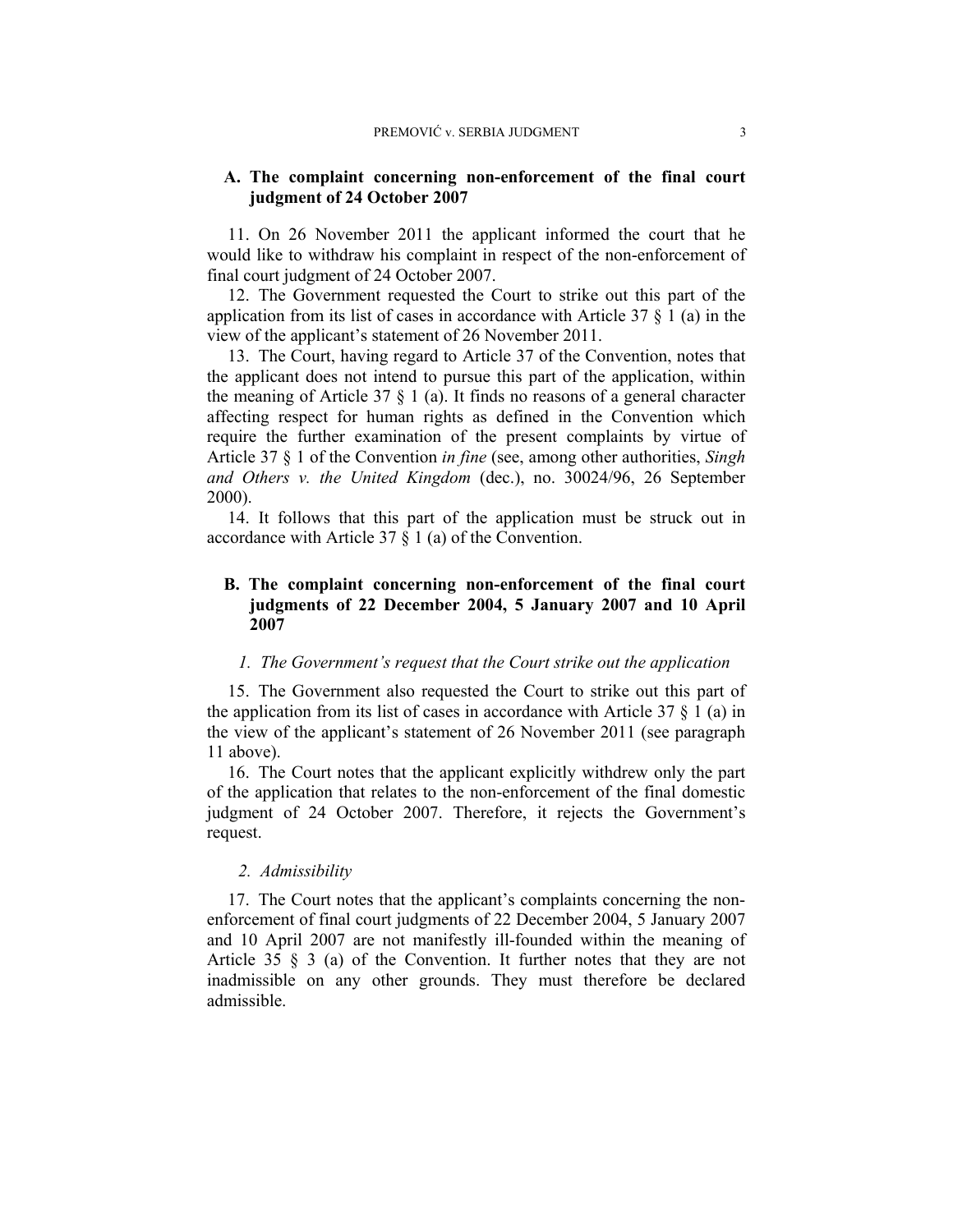## *3. Merits*

18. The Court observes that it has frequently found violations of Article 6 of the Convention and/or Article 1 of Protocol No. 1 to the Convention in cases raising issues similar to those raised in the present case (see *Crnišanin and Others*, cited above, §§ 123-124 and §§ 133-134; *Rašković and Milunović v. Serbia*, nos. 1789/07 and 28058/07, §§ 74 and 79, 31 May 2011).

19. Having examined all the material submitted to it, the Court does not see any reason to reach a different conclusion in the present case. There has, accordingly, been a violation of Article 6 § 1 of the Convention and Article 1 of Protocol No. 1.

### II. APPLICATION OF ARTICLE 41 OF THE CONVENTION

### 20. Article 41 of the Convention provides:

"If the Court finds that there has been a violation of the Convention or the Protocols thereto, and if the internal law of the High Contracting Party concerned allows only partial reparation to be made, the Court shall, if necessary, afford just satisfaction to the injured party."

21. The applicant did not submit a claim for just satisfaction. Accordingly, the Court considers that there is no call to award him any sum on that account.

22. It must, however, be noted that a judgment in which the Court finds a violation of the Convention or of its Protocols imposes on the respondent State a legal obligation not just to pay those concerned the sums awarded by way of just satisfaction, but also to choose, subject to supervision by the Committee of Ministers, the general and/or, if appropriate, individual measures to be adopted in its domestic legal order to put an end to the violation found (see *Apostol v. Georgia*, no.40765/02, §§ 71-73, ECHR 2006, *Marčić and Others v. Serbia*, cited above, §§ 64-65, and *Pralica v. Bosnia and Herzegovina*, no. 38945/05, § 19, 27 January 2009).

23. Having regard to its finding in the instant case, and without prejudice to any other measures which may be deemed necessary, the Court considers that the respondent State must secure the enforcement of the final domestic judgments of 22 December 2004, 5 January 2007 and 10 April 2007 rendered in the applicant's favour by way of paying the applicant, from their own funds, the sums awarded in the said final judgments, less any amounts which may have already been paid in respect of the said judgments.